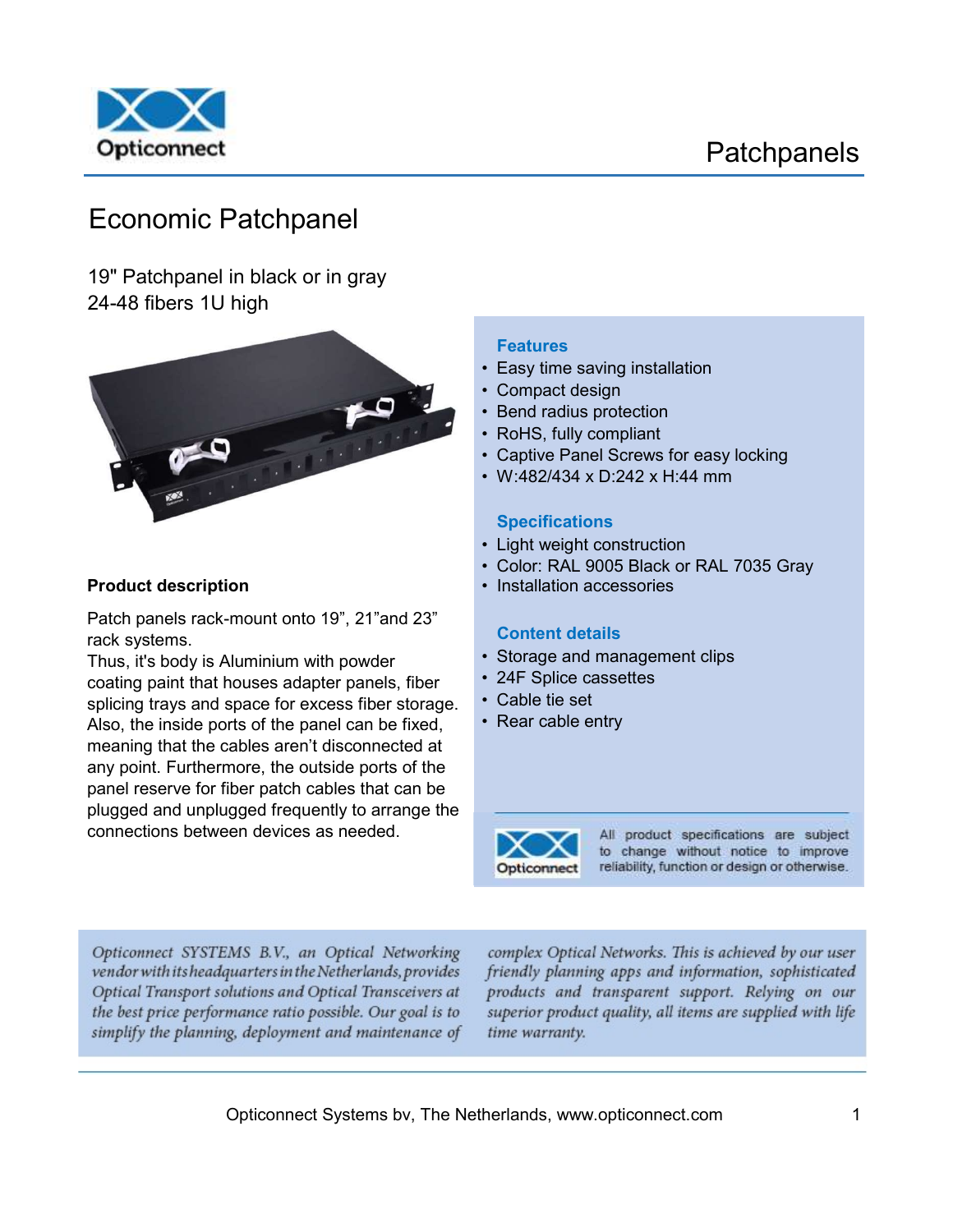

# **Ordering information**

| Partnumber                                     | <b>Description</b>                                                                                                        |  |  |  |
|------------------------------------------------|---------------------------------------------------------------------------------------------------------------------------|--|--|--|
|                                                | Patchpanel 19" Economic 1U 24 ports SC Simplex /                                                                          |  |  |  |
| OPT-PP-1U24-SC/LC                              | LC Duplex, Empty, Including Mounting materials and 2 cassettes                                                            |  |  |  |
| OPT-PP-1U24-SCD                                | Patchpanel 19" Economic 1U 24 ports SC Duplex /                                                                           |  |  |  |
|                                                | LC Quadruplex, Empty, Including Mounting materials and 2 cassettes                                                        |  |  |  |
| OPT-PP-1U24-STS                                | Patchpanel 19" Economic 1U 24 ports ST Simplex /                                                                          |  |  |  |
|                                                | Fc Simplex, Empty, Including Mounting materials and 1 cassette                                                            |  |  |  |
| Partnumber SC Simplex                          | <b>Description</b>                                                                                                        |  |  |  |
|                                                | Patchpanel 19" Economic 1U 24 ports SC Simplex                                                                            |  |  |  |
| OPT-PP1U24-24SCASMSX                           | 24 SC/APC SM Simplex adaptors, incl. cassettes / Pigtails sold separate                                                   |  |  |  |
|                                                | Patchpanel 19" Economic 1U 24 ports SC Simplex                                                                            |  |  |  |
| OPT-PP-1U24-24SCUSMSX                          | 24 SC/UPC SM Simplex adaptors, incl. cassettes / Pigtails sold separate<br>Patchpanel 19" Economic 1U 24 ports SC Simplex |  |  |  |
| OPT-PP-1U24-24SCPM3SX                          | 24 SC/PC OM3 Simplex adaptors, incl. cassettes / Pigtails sold separate                                                   |  |  |  |
| Patchpanel 19" Economic 1U 24 ports SC Simplex |                                                                                                                           |  |  |  |
| OPT-PP-1U24-24SCPM4SX                          | 24 SC/PC OM4 Simplex adaptors, incl. cassettes / Pigtails sold separate                                                   |  |  |  |
| <b>Partnumber SC Duplex</b>                    | <b>Description</b>                                                                                                        |  |  |  |
|                                                | Patchpanel 19" Economic 1U 24 ports SC Duplex                                                                             |  |  |  |
| OPT-PP-1U24-24SCASMDX                          | 24 SC/APC SM Duplex adaptors, incl. cassettes / Pigtails sold separate                                                    |  |  |  |
|                                                | Patchpanel 19" Economic 1U 24 ports SC Duplex                                                                             |  |  |  |
| OPT-PP-1U24-24SCUSMDX                          | 24 SC/UPC SM Duplex adaptors, incl. cassettes / Pigtails sold separate                                                    |  |  |  |
|                                                | Patchpanel 19" Economic 1U 24 ports SC Duplex                                                                             |  |  |  |
| OPT-PP-1U24-24SCPM3DX                          | 24 SC/PC OM3 Duplex adaptors, incl. cassettes / Pigtails sold separate                                                    |  |  |  |
|                                                | Patchpanel 19" Economic 1U 24 ports SC Duplex                                                                             |  |  |  |
| OPT-PP-1U24-24SCPM4DX                          | 24 SC/PC OM4 Duplex adaptors, incl. cassettes / Pigtails sold separate                                                    |  |  |  |
| <b>Partnumber LC Duplex</b>                    | <b>Description</b>                                                                                                        |  |  |  |
|                                                | Patchpanel 19" Economic 1U 24 ports LC Duplex                                                                             |  |  |  |
| OPT-PP-1U24-24LCASMDX                          | 24 LC/APC SM Duplex adaptors, incl. cassettes / Pigtails sold separate                                                    |  |  |  |
|                                                | Patchpanel 19" Economic 1U 24 ports LC Duplex                                                                             |  |  |  |
| OPT-PP-1U24-24LCUSMDX                          | 24 LC/UPC SM Duplex adaptors, incl. cassettes / Pigtails sold separate                                                    |  |  |  |
|                                                | Patchpanel 19" Economic 1U 24 ports LC Duplex                                                                             |  |  |  |
| OPT-PP-1U24-24LCPM3DX                          | 24 LC/PC OM3 Duplex adaptors, incl. cassettes / Pigtails sold separate                                                    |  |  |  |
|                                                | Patchpanel 19" Economic 1U 24 ports LC Duplex                                                                             |  |  |  |
| OPT-PP-1U24-24LCPM4DX                          | 24 LC/PC OM4 Duplex adaptors, incl. cassettes / Pigtails sold separate                                                    |  |  |  |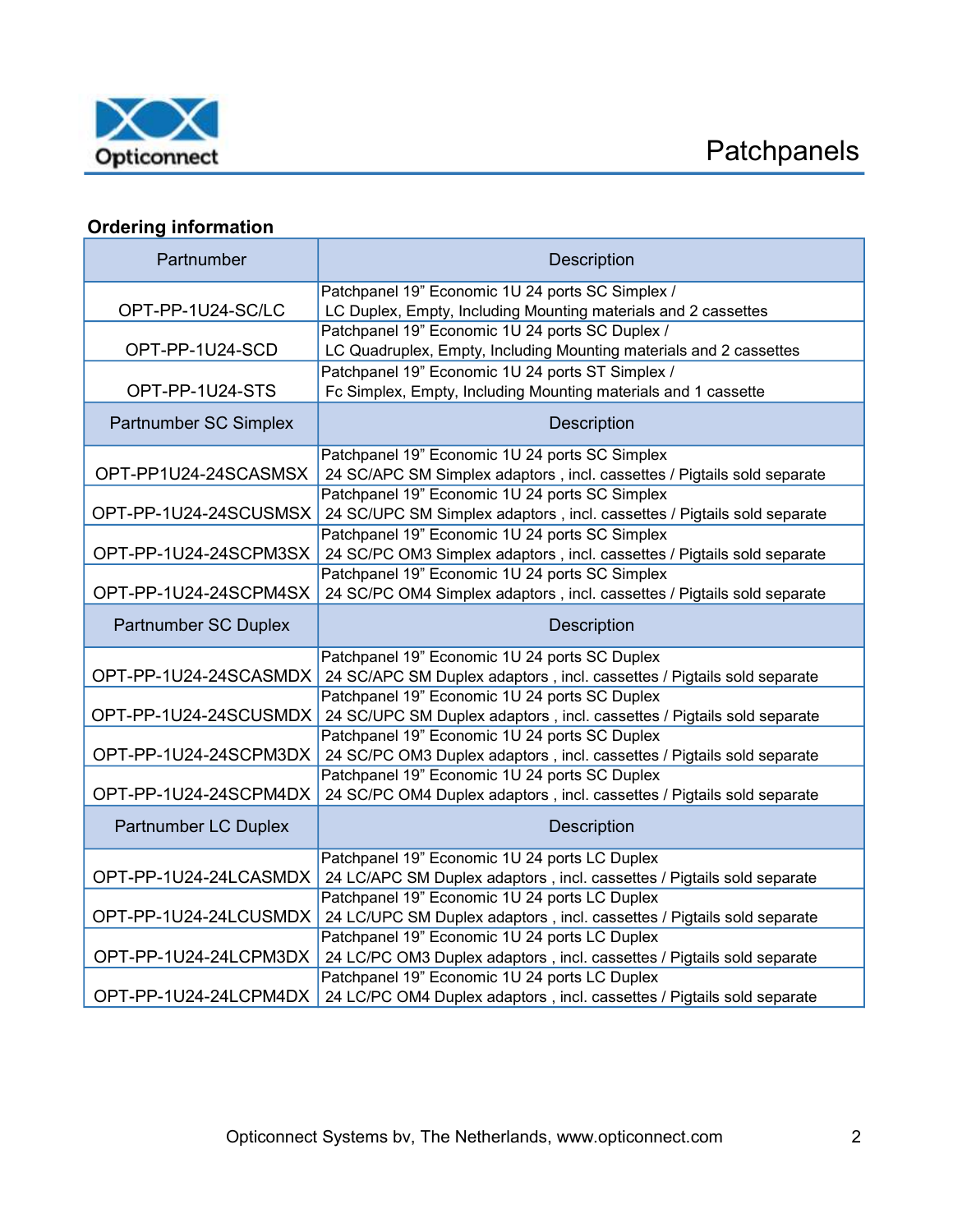

# Ordering information

| Partnumber                  | Description                                                                                                                |  |  |
|-----------------------------|----------------------------------------------------------------------------------------------------------------------------|--|--|
|                             | Patchpanel 19" Economic 1U 12 ports SC Simplex /                                                                           |  |  |
| OPT-PP-1U12-SC/LC           | LC Duplex, Empty, Including Mounting materials and 1 cassette                                                              |  |  |
| OPT-PP-1U12-SCD             | Patchpanel 19" Economic 1U 12 ports SC Duplex /<br>LC Quadruplex, Empty, Including Mounting materials and 1 cassette       |  |  |
| Partnumber SC Simplex       | <b>Description</b>                                                                                                         |  |  |
| OPT-PP1U12-12SCASMSX        | Patchpanel 19" Economic 1U 12 ports SC Simplex<br>12 SC/APC SM Simplex adaptors, incl. cassettes / Pigtails sold separate  |  |  |
| OPT-PP-1U12-12SCUSMSX       | Patchpanel 19" Economic 1U 12 ports SC Simplex<br>12 SC/UPC SM Simplex adaptors, incl. cassettes / Pigtails sold separate  |  |  |
| OPT-PP-1U12-12SCPM3SX       | Patchpanel 19" Economic 1U 12 ports SC Simplex<br>12 SC/PC OM3 Simplex adaptors, incl. cassettes / Pigtails sold separate  |  |  |
| OPT-PP-1U12-12SCPM4SX       | Patchpanel 19" Economic 1U 12 ports SC Simplex<br>12 SC/PC OM4 Simplex adaptors, incl. cassettes / Pigtails sold separate  |  |  |
| <b>Partnumber SC Duplex</b> | <b>Description</b>                                                                                                         |  |  |
| OPT-PP-1U12-12SCASMDX       | Patchpanel 19" Economic 1U 12 ports SC Duplex                                                                              |  |  |
|                             | 12 SC/APC SM Duplex adaptors, incl. cassettes / Pigtails sold separate<br>Patchpanel 19" Economic 1U 12 ports SC Duplex    |  |  |
| OPT-PP-1U12-12SCUSMDX       | 12 SC/UPC SM Duplex adaptors, incl. cassettes / Pigtails sold separate                                                     |  |  |
| OPT-PP-1U12-12SCPM3DX       | Patchpanel 19" Economic 1U 12 ports SC Duplex<br>12 SC/PC OM3 Duplex adaptors, incl. cassettes / Pigtails sold separate    |  |  |
| OPT-PP-1U12-12SCPM4DX       | Patchpanel 19" Economic 1U 12 ports SC Duplex                                                                              |  |  |
|                             | 12 SC/PC OM4 Duplex adaptors, incl. cassettes / Pigtails sold separate                                                     |  |  |
| Partnumber E2000 Simplex    | Description                                                                                                                |  |  |
| OPT-PP-1U24-24E2ASMSX       | Patchpanel 19" Economic 1U 24 ports E2000 Simplex<br>24 E2000/APC SM Sx adaptors, incl. cassettes / Pigtails sold separate |  |  |
|                             | Patchpanel 19" Economic 1U 24 ports E2000 Simplex                                                                          |  |  |
| OPT-PP-1U24-24E2USMSX       | 24 E2000/UPC SM Sx adaptors, incl. cassettes / Pigtails sold separate                                                      |  |  |
| Partnumber ST Simplex       | <b>Description</b>                                                                                                         |  |  |
| OPT-PP-1U24-24STUSMSX       | Patchpanel 19" Economic 1U 24 ports ST Simplex<br>24 E2000/APC SM Sx adaptors, incl. cassettes / Pigtails sold separate    |  |  |
|                             | Patchpanel 19" Economic 1U 24 ports ST Simplex                                                                             |  |  |
| OPT-PP-1U24-24STPMMSX       | 24 E2000/UPC SM Sx adaptors, incl. cassettes / Pigtails sold separate                                                      |  |  |